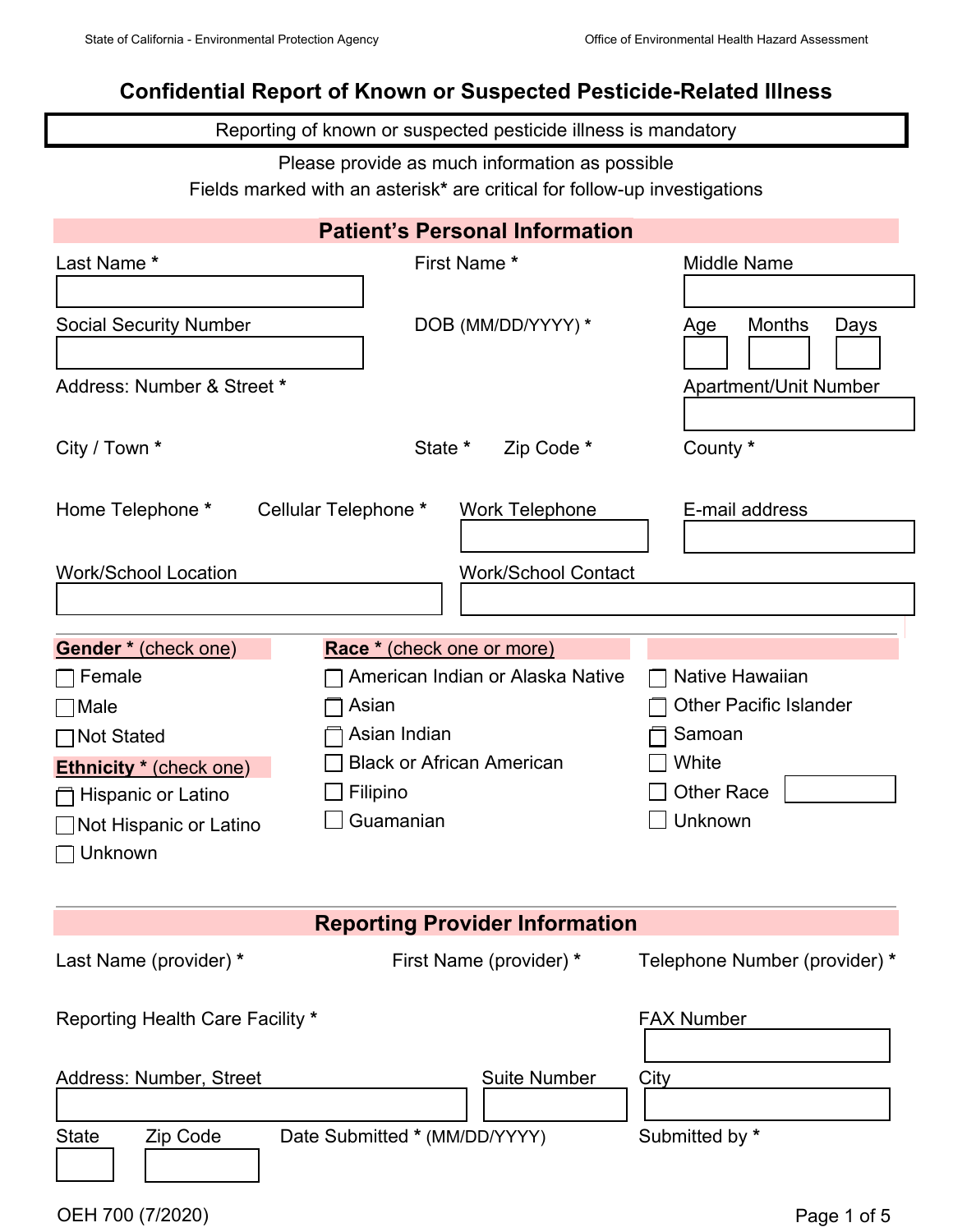Illness Onset Date: (MM/DD/YYYY) Initial Examination Date **\*** (MM/DD/YYYY)

List Any Pre-existing Conditions, If Known (e.g., allergies, asthma, pregnancy, etc.)

#### **Signs and Symptoms \*** (check all that apply)

| <b>Dermatologic</b>            | <b>Neurologic/Sensory</b>               | Ocular                          |
|--------------------------------|-----------------------------------------|---------------------------------|
| <b>□</b> Blistering            | □ Anxiety/Irritability                  | □ Blurred Vision                |
| $\Box$ Burns                   | □ Ataxia (incoordination                | Corneal abrasion                |
| $\square$ Edema                | <b>Confusion</b>                        | □ Irritation/Pain               |
| □ Erythema (redness)           | □ Depressed consciousness/Coma          | $\Box$ Lacrimation (tearing)    |
| □ Irritation/Pain              | □ Diaphoresis (profuse sweating)        | $\Box$ Miosis (pinpoint pupils) |
| <b>Pruritus (Itching)</b>      | $\Box$ Dizziness                        | <b>Photophobia</b>              |
| $\square$ Rash                 | $\Box$ Fasciculation (muscle twitching) | □ Other (Ocular)                |
| コ Other (Dermal)               | □ Headache                              |                                 |
|                                | □ Muscle pain/cramping                  | <b>Respiratory</b>              |
| <b>Gastrointestinal</b>        | □ Muscle weakness                       | $\Box$ Cough                    |
| Abdominal pain/cramping        | Numbness/Tingling                       | □ Dyspnea (shortness of breath) |
| □ Diarrhea                     | □ Salivation                            | Rhinitis (runny nose)           |
| □ Nausea                       | $\Box$ Seizure                          | $\Box$ Upper respiratory        |
| $\Box$ Vomiting                | □ Tremors                               | Irritation/Pain                 |
| □ Other (GI)                   | Other (Neurological)                    | $\Box$ Wheezing                 |
|                                |                                         | □ Other (Respiratory)           |
|                                |                                         |                                 |
| <b>Other Systemic Symptoms</b> |                                         |                                 |
| □ Chest pain                   | $\square$ Malaise                       | <b>Pesticide-related Death</b>  |
| □ Excessive urination          | $\Box$ Tachycardia                      |                                 |
| $\Box$ Fatigue                 | $\Box$ Other                            | Date of Death (MM/DD/YYYY)      |
| □ Fever/Hyperpyrexia           | <b>□</b> Asymptomatic                   |                                 |

### *Definition of a Pesticide Illness*

A pesticide illness case is a patient who is or may be suffering from pesticide poisoning or any disease or condition caused by a pesticide. The term *pesticide* includes any product intended to repel, kill, prevent, destroy, control, or mitigate any pest. Pesticides include insecticides, herbicides, plant growth regulators, rodenticides or other vertebrate control agents, repellents, desiccants, fungicides, miticides, disinfectants, sterilants, and sanitizers. Spray adjuvants are pesticides under California law.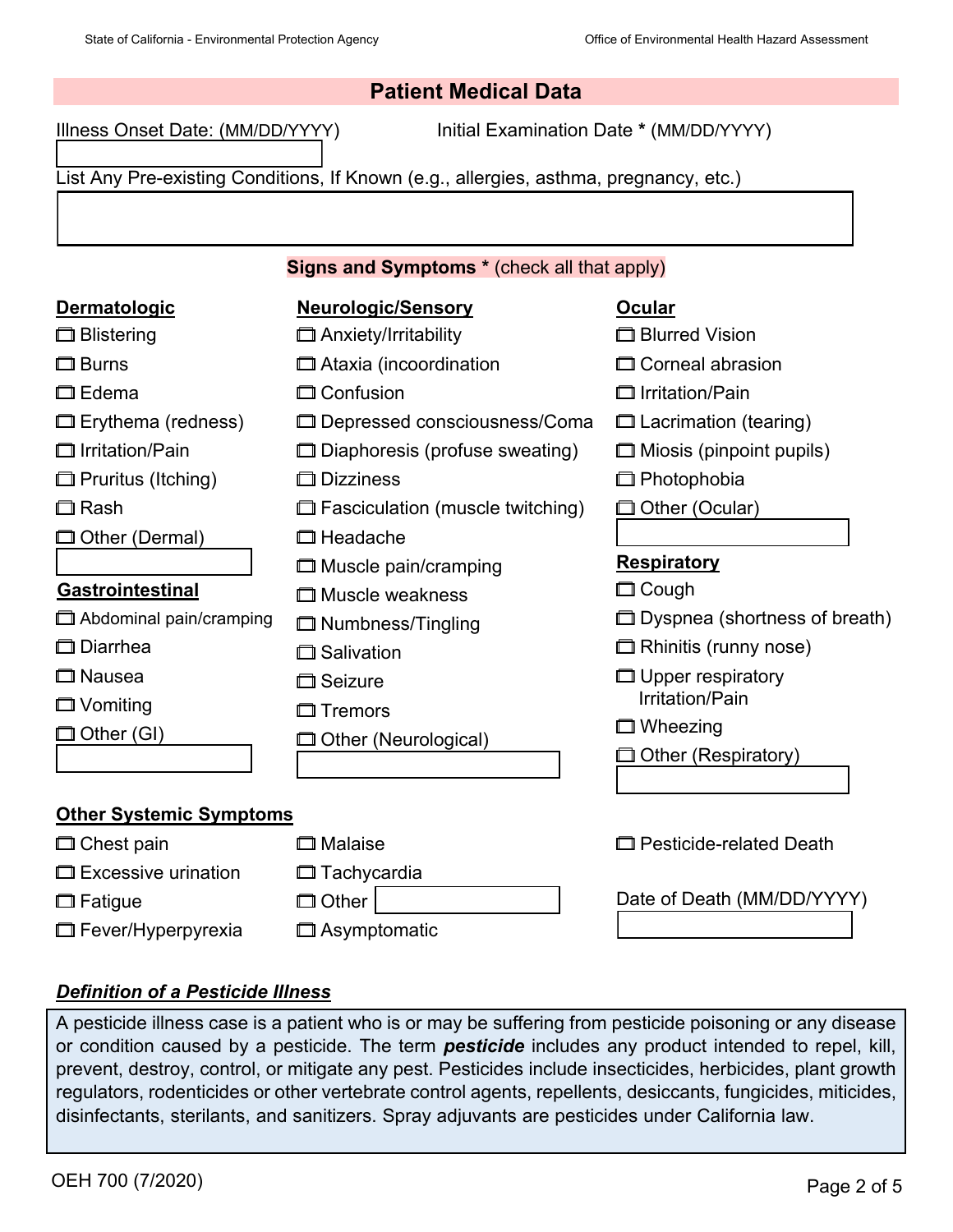#### **Testing, Results, Treatment and Diagnosis**

#### **Were Diagnostic or Laboratory Tests Conducted?**

#### **Treatment Rendered \***

**Medical Diagnosis**

☐ No ☐ Yes, completed ☐ Yes, pending

#### **If Completed or Pending, Please Describe**

Tests:

Results (include reporting units):

Normal range or baseline used:

**Remarks** (include physician observations, or other detail relevant to the case, not provided above. Additional pages may be attached)

## **Pesticide Exposure Information**

Exposure Date: (MM/DD/YYYY) Name of Pesticide(s) or Active Ingredient(s) **\***

☐ Unknown

Location Where Pesticide Exposure Occurred (street address, cross streets, or other appropriate details) **\***

|                                   | Describe how patient was exposed to Pesticide                        |                              |  |
|-----------------------------------|----------------------------------------------------------------------|------------------------------|--|
| County of Exposure *              | (e.g. drift, direct spray, environmental residue, spill, ingestion): |                              |  |
|                                   |                                                                      |                              |  |
|                                   | Did Exposure Occur at Work? * If yes, name of Patient's Employer     | Name of Patient's Supervisor |  |
| $\Box$ No $\Box$ Yes<br>  Unknown |                                                                      |                              |  |

#### **Patient's Activity when Pesticide Exposure Occurred** (check one)

|  |  | □ Mixing/loading/applying pesticides |
|--|--|--------------------------------------|
|  |  |                                      |

- ☐ Field Work
- ☐ Flagging
- ☐ Maintaining/repairing pesticide application equipment
- ☐ Manufacturing/formulating pesticide
- ☐ Packing/processing agricultural commodities
- ☐ Transporting/storing/disposing of pesticide
- **□ Routine Indoor activity not involved with** pesticide application
- ☐ Routine Outdoor activity not involved with pesticide application
- **□ Emergency response**
- ☐ Other
- ☐ Unknown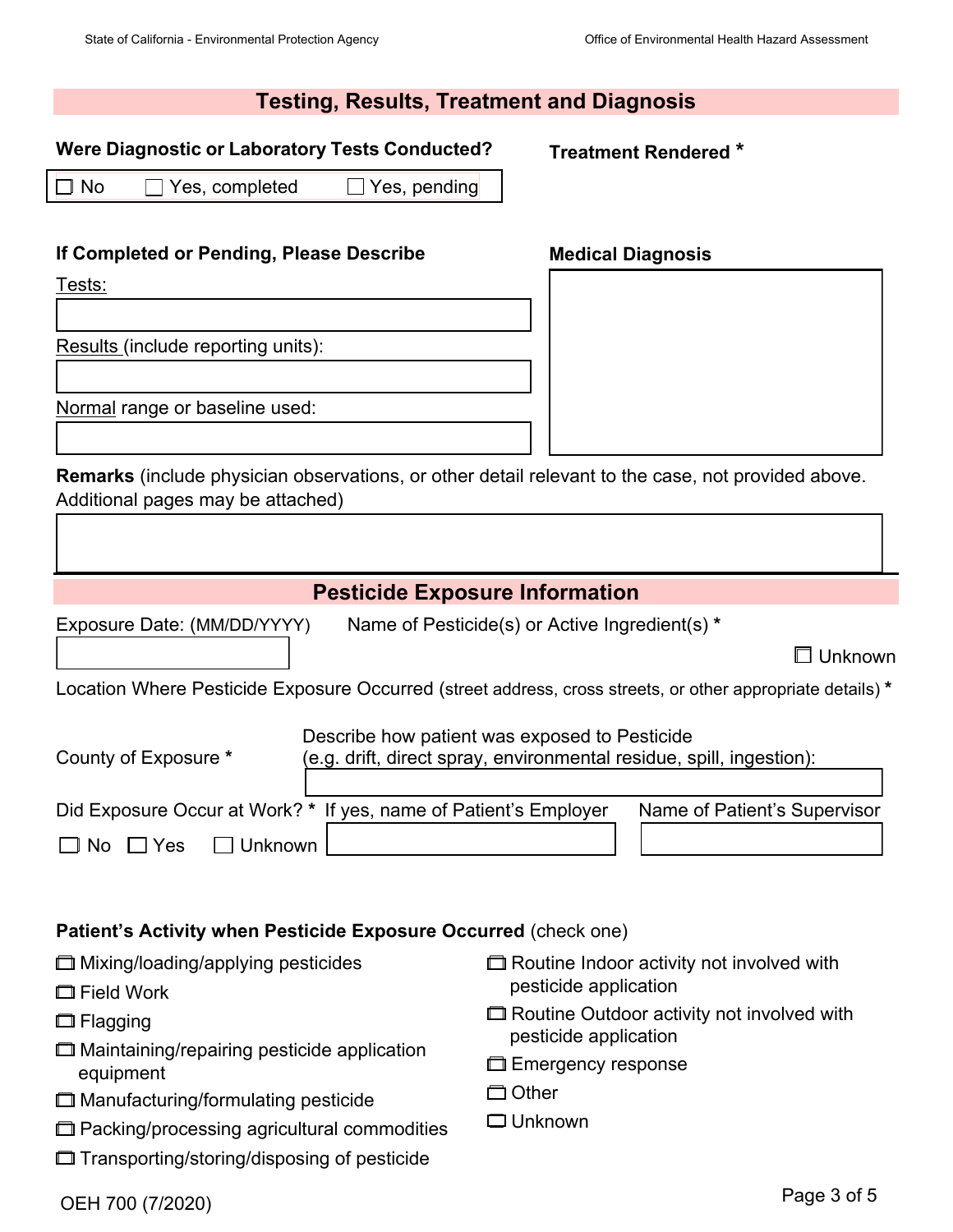Were Others Exposed?

No □ Yes □ Unknown

# **Reporting Agency Information**

Additional Detail on Pesticide Exposure Incident

Reporting Agency Name **\***

| Address: Number, Street |                   |                                    | <b>Suite Number</b>             |
|-------------------------|-------------------|------------------------------------|---------------------------------|
| City                    |                   | <b>State</b><br>Zip Code<br>County |                                 |
| <b>Phone Number</b>     | <b>FAX Number</b> | Date Reported * (MM/DD/YYYY)       | Person Filing Report with State |

## *Reporting Requirement*

**Physicians** are required to report known or suspected pesticide-related illness to the **local health officer** within 24 hours (Health and Safety Code §105200). Failure to report is a citable offense and subject to civil penalty (\$250).

The **local health officer** is required to immediately notify the **county agricultural commissioner**  and to file the pesticide-illness report with the following **state agencies** within 7 calendar days:

#### **Office of Environmental Health Hazard Assessment**

Pesticide and Environmental Toxicology Branch P.O. Box 4010 Sacramento, CA 95812-4010 **(**510) 622-3170 (Voice) (916) 327-7320 (Fax)

## **Department of Industrial Relations**

Division of Labor Statistics and Research Box 420603 San Francisco, CA 94142-0603 (415) 703-3020 (Voice) (415) 703-3029 (Fax)

**Department of Pesticide Regulation** 

Worker Health and Safety Branch P.O. Box 4015 Sacramento, CA 95812-4015 (916) 445-4222 (Voice) (916) 322-8577 (Fax)